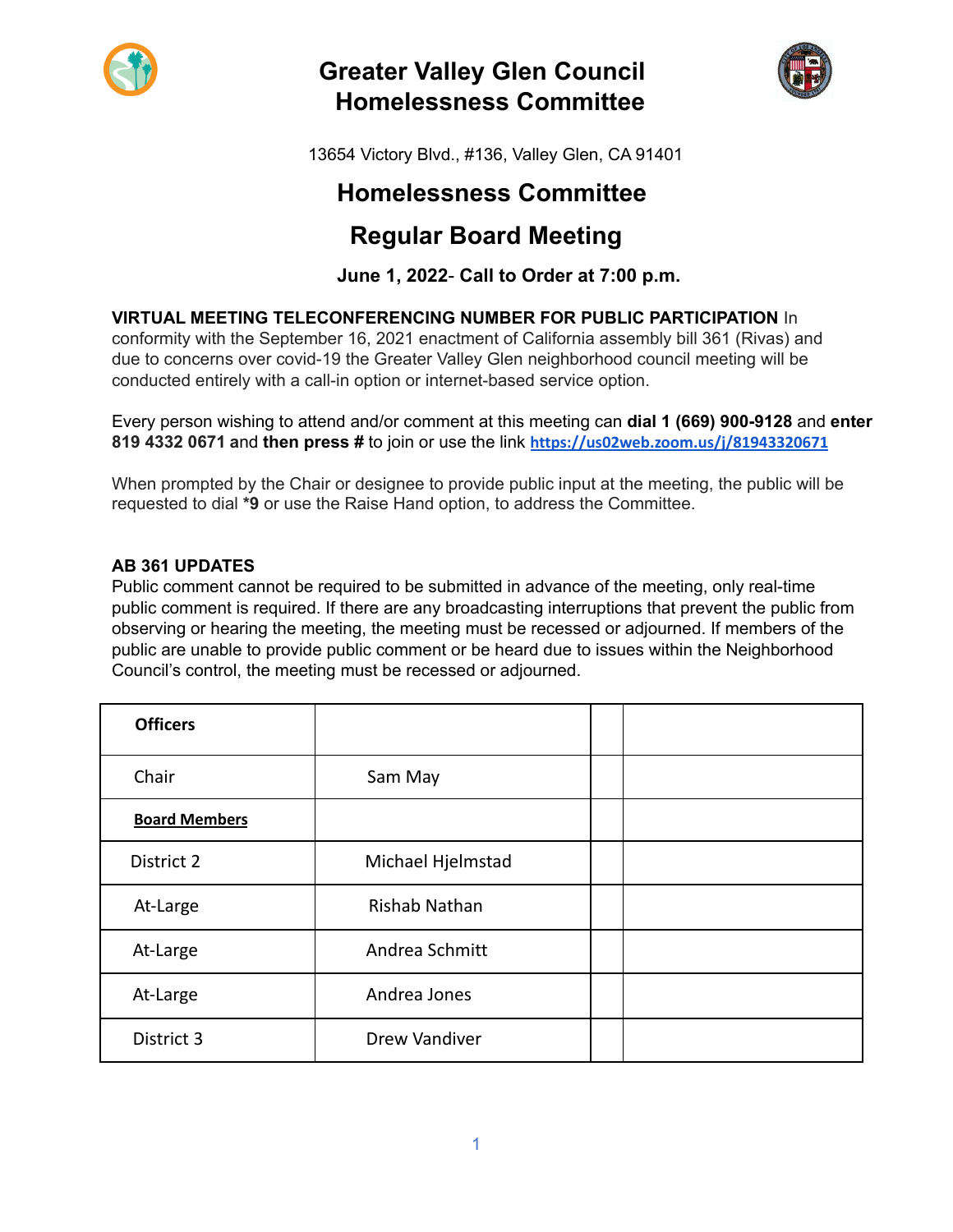

# **Greater Valley Glen Council Homelessness Committee**



# **June 1, 2022 AGENDA**

#### **Phone: (669) 900-9128 Meeting ID: 840 5755 5863 Generic Public Zoom link : <https://us02web.zoom.us/j/84057555863>**

# *Items with a heading followed by an asterisk (\*) indicate there are possible motions for all listed Motions that follow. Motions are followed by a second, Public comment, Board comment/discussion, and other actions including a Call for the question, and Roll Call vote.*

**Item 1 - Pledge of Allegiance:** "I pledge allegiance to the Flag of the United States of America, and to the Republic for which it stands, one Nation under God, indivisible, with liberty and justice for all."

# **Item 2 - Call to Order and Roll Call**

**Item 3 - \*Approval of April 6, 2022 and May 4, 2022 minutes\*** Available to view here <https://www.greatervalleyglencouncil.org/agendas-and-minutes/>

## **Item 4 - LAHSA Food Dumping\***

### **[https://www.lamag.com/article/why-is-los-angeles-tossing-food-for-its-homeless-population-in](https://www.lamag.com/article/why-is-los-angeles-tossing-food-for-its-homeless-population-in-dumpsters/)[dumpsters/](https://www.lamag.com/article/why-is-los-angeles-tossing-food-for-its-homeless-population-in-dumpsters/)**

### **Letter from City [Attorney](https://filedn.com/lOJqn8isbUNJvUBnJTlV5OS/Ltr%20LAHSA%205.24.22.pdf)**

### **Proposed Motion: Community Impact Statement**

The Greater Valley Glen Council is dismayed to learn of reports that some Los Angeles County Homeless Services Authority Staff were seen discarding sealed meals at the end of their shift, as well as spending significant amounts of their workday at restaurants, coffee shops and retail stores versus conducting outreach. Los Angeles stakeholders approved several tax and bond measures, including Proposition HHH in 2016 and Measure H in 2017, to increase local support of Homeless Services. It is imperative that all who serve the unhoused endeavor to reflect the will of the voters, which is to expediently address the myriad of issues facing the unhoused population with care and compassion, and to steward the public's resources to the best of their ability. Such reports weaken the public's trust and jeopardize future support if not properly addressed. We support the City Attorney's efforts to seek answers to questions of LAHSA's protocols and oversight regarding these allegations.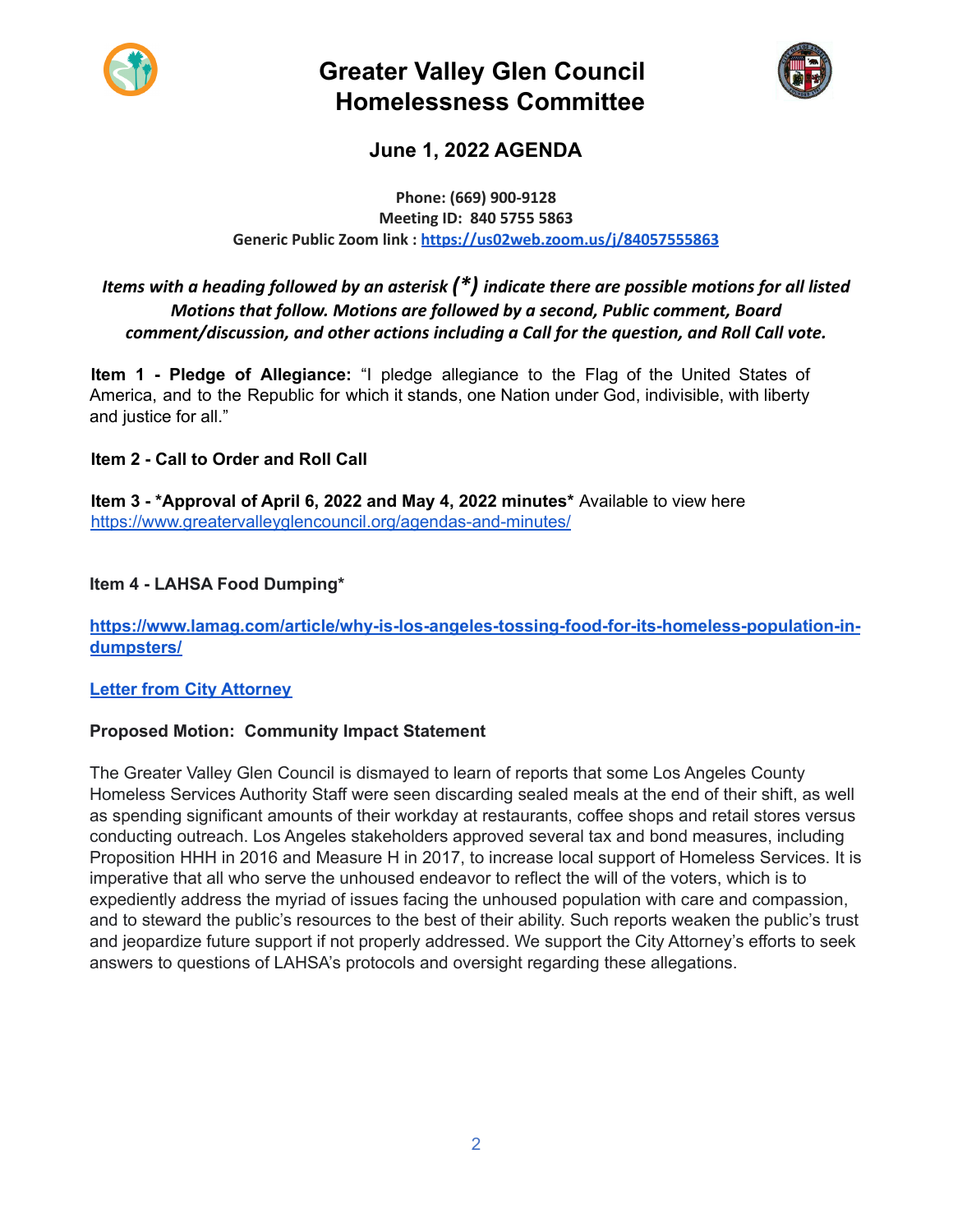



# **Item 5: Update on Safe Parking in East Valley - Andrea Schmitt**

Report on meeting with [Rachael](https://supervisorkuehl.com/project/rachael-simon/) Simon, Housing and Homelessness Deputy, Board of Supervisors District 3

- Safe parking site located at LA County Building at 7555 Van [Nuys](https://www.google.com/maps/place/7555+Van+Nuys+Blvd+%231,+Van+Nuys,+CA+91405/@34.2082504,-118.4492556,17z/data=!3m1!4b1!4m5!3m4!1s0x80c29724e2c8357b:0x402747e6096bc892!8m2!3d34.2082504!4d-118.4492556) Blvd
	- No RVs (not 24 hour lot)
	- Service providers onsite
	- Need help sharing with community not at 100% capacity
- Form for enrollment: <https://safeparkingla.org/need-help/>
- RFP for new sites pending focused on current sites and increasing services to some

### **Item 6: - Proposed Motion: Community Flyer\***

The Greater Valley Glen Council seeks to spend up to \$350 to print updated Community Safety flyers for community disbursement. Flyers will provide the public with updated service contact information regarding homelessness and other community safety issues.

**Item 7 - Public Comment on non-agenda items:** Public comment is limited to 2 minutes per speaker, unless adjusted by the Chair including but not limited to cases where there are multiple speakers on a similar non-agendized item.

**Item 8 - Board Comment on non-agenda items:** including but not limited to brief announcements by Standing Committee Chairs (designees) wherein the Committee has no motions but wishes to update Board and Public on significant matters.

### **Item 9 - \*Motion to Adjourn\***

Please note the following:

1) A copy of this Agenda is posted on the GVGC website and GVGC Facebook page. It is physically posted at Uncle Tony's Pizzeria, Erwin Street Elementary School, Monlux Elementary School, Kittridge Street Elementary School, and the baseball backstop at Valley Glen Community Park.

2) A Quorum of 3 Board members is needed to vote on Official Actions. Official Actions by a majority of the sum of Aye and No votes cast. Abstentions are not considered.

3) The public is Invited to this meeting by accessing the Zoom information above. Pursuant to the Agenda, the Public is invited to comment on items as called for in the Agenda.

**THE AMERICAN WITH DISABILITIES ACT** - As a covered entity under Title II of the Americans with Disabilities Act, the City of Los Angeles does not discriminate based on disability and, upon request, will provide reasonable accommodation to ensure equal access to its programs, services, and activities. Sign language interpreters, assistive listening devices, and other auxiliary aids and/or services may be provided upon request To ensure availability of services, please make your request at least 3 business days {72 hours) prior to the meeting you wish to attend by contacting the Department of Neighborhood Empowerment by email: **NCSupport@lacjty.**grg or phone: (213) 978-1551.**PUBLIC INPUT AT NEIGHBORHOOD COUNCIL MEETINGS** - The public is requested to dial \*9 to raise their hand. When recognized to speak by the presiding officer, dial \*6 to unmute yourself to address the Board on any